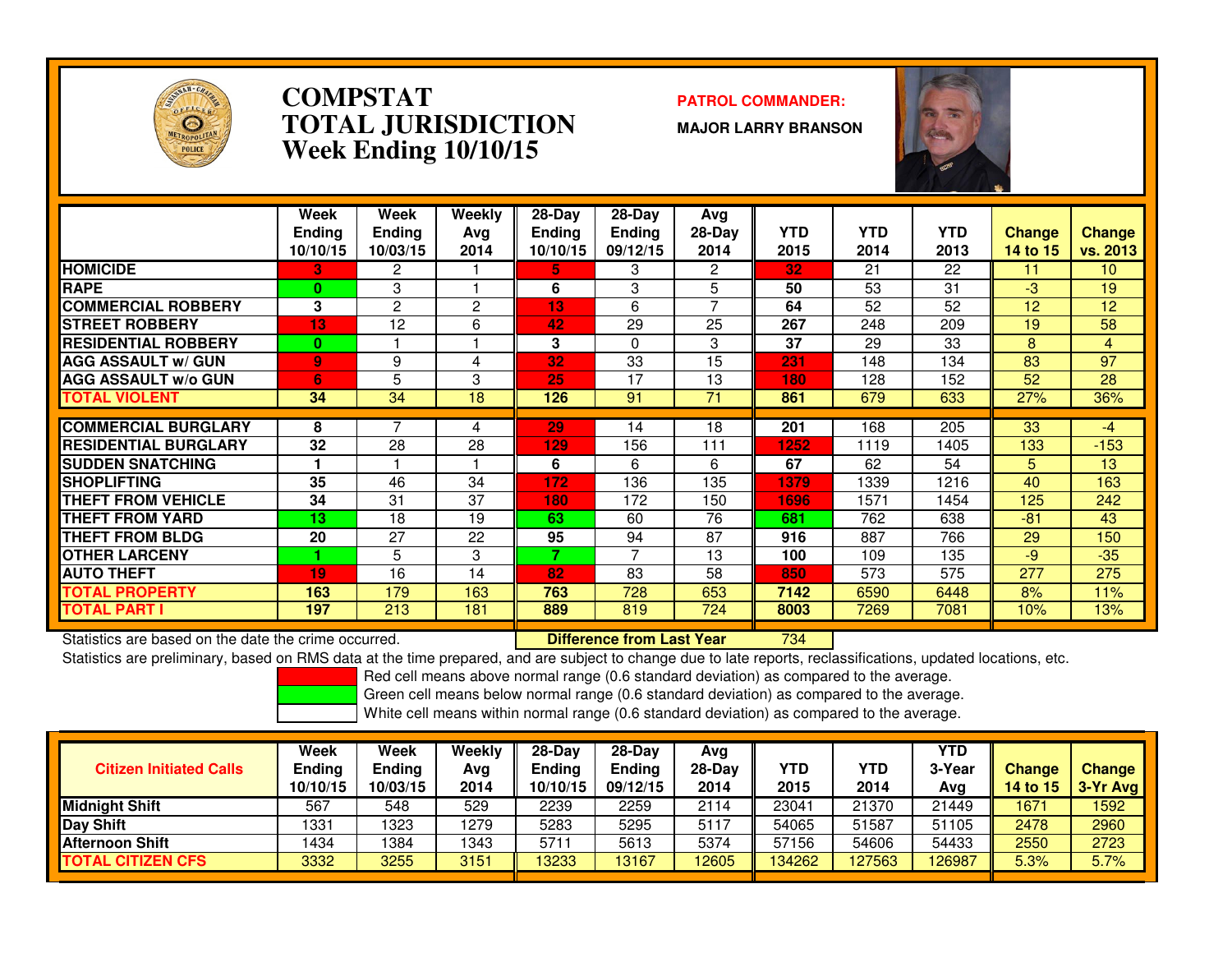

# **COMPSTAT PRECINCT COMMANDER: WEST CHATHAM PRECINCTWeek Ending 10/10/15**

**CAPT. CARL RAMEY**



|                             | Week           | Week           | <b>Weekly</b>  | $28 - Day$    | $28 - Day$    | Avg      |            |                |                 |                |                |
|-----------------------------|----------------|----------------|----------------|---------------|---------------|----------|------------|----------------|-----------------|----------------|----------------|
|                             | <b>Ending</b>  | <b>Ending</b>  | Avg            | <b>Ending</b> | <b>Ending</b> | $28-Day$ | <b>YTD</b> | <b>YTD</b>     | <b>YTD</b>      | <b>Change</b>  | <b>Change</b>  |
|                             | 10/10/15       | 10/03/15       | 2014           | 10/10/15      | 09/12/15      | 2014     | 2015       | 2014           | 2013            | 14 to 15       | vs. 2013       |
| <b>HOMICIDE</b>             | 0              | 0              | $\Omega$       | 0             | 0             | 0        | 0          |                | $\mathbf{2}$    | $-1$           | $-2$           |
| <b>RAPE</b>                 | $\bf{0}$       | $\overline{2}$ | $\Omega$       | $\mathbf{2}$  | 0             |          | 15         | 11             | 6               | $\overline{4}$ | 9              |
| <b>COMMERCIAL ROBBERY</b>   | $\bf{0}$       | $\Omega$       | 0              |               |               |          | 12         | $\overline{ }$ | 5               | 5              | $\overline{7}$ |
| <b>STREET ROBBERY</b>       |                |                |                | $\mathbf{2}$  |               | 3        | 21         | 24             | 22              | -3             | -1             |
| <b>RESIDENTIAL ROBBERY</b>  | $\mathbf 0$    | $\Omega$       | $\Omega$       | $\bf{0}$      | $\Omega$      |          | 6          | 10             | 5               | $-4$           |                |
| <b>AGG ASSAULT W/ GUN</b>   |                | $\Omega$       | $\Omega$       |               | $\mathbf{0}$  |          | 20         | 14             | 14              | 6              | 6              |
| <b>AGG ASSAULT w/o GUN</b>  | $\bf{0}$       | 0              | $\Omega$       | $\mathbf 2$   | 2             | 2        | 33         | 13             | 26              | 20             | $\overline{7}$ |
| <b>TOTAL VIOLENT</b>        | $\overline{2}$ | 3              | $\overline{2}$ | 8             | 4             | 9        | 107        | 80             | 80              | 34%            | 34%            |
|                             |                |                |                |               |               |          |            |                |                 |                |                |
| <b>COMMERCIAL BURGLARY</b>  | 3              | $\overline{2}$ |                | 5             | 7             | 4        | 55         | 42             | $\overline{24}$ | 13             | 31             |
| <b>RESIDENTIAL BURGLARY</b> | 11             | 11             | 5              | 45            | 29            | 21       | 263        | 213            | 235             | 50             | 28             |
| <b>SUDDEN SNATCHING</b>     | 0              | 0              | $\Omega$       | 0             | $\Omega$      |          | 4          | 5.             | $\Omega$        | -1             | $\overline{4}$ |
| <b>SHOPLIFTING</b>          | $\overline{2}$ | 0              | 5              | 13            | 17            | 19       | 164        | 193            | 113             | $-29$          | 51             |
| <b>THEFT FROM VEHICLE</b>   | 9              | 4              | 6              | 48            | 25            | 26       | 288        | 251            | 213             | 37             | 75             |
| <b>THEFT FROM YARD</b>      | 3              | 3              | 3              | 10            | 8             | 12       | 124        | 117            | 80              | $\overline{7}$ | 44             |
| <b>THEFT FROM BLDG</b>      | 5              | 5              | 3              | 19            | 16            | 13       | 170        | 145            | 110             | 25             | 60             |
| <b>OTHER LARCENY</b>        | $\bf{0}$       |                |                | 4.            | $\Omega$      | 3        | 20         | 24             | 11              | $-4$           | 9              |
| <b>AUTO THEFT</b>           | 6              | 6              | 3              | 26            | 9             | 12       | 169        | 109            | 90              | 60             | 79             |
| <b>TOTAL PROPERTY</b>       | 39             | 32             | 28             | 167           | 111           | 111      | 1257       | 1099           | 876             | 14%            | 43%            |
| <b>TOTAL PART I</b>         | 41             | 35             | 30             | 175           | 115           | 121      | 1364       | 1179           | 956             | 16%            | 43%            |

Statistics are based on the date the crime occurred. **Difference from Last Year**  <sup>185</sup>Statistics are preliminary, based on RMS data at the time prepared, and are subject to change due to late reports, reclassifications, updated locations, etc.

Red cell means above normal range (0.6 standard deviation) as compared to the average.

Green cell means below normal range (0.6 standard deviation) as compared to the average.

| <b>Citizen Initiated Calls</b> | Week<br><b>Ending</b><br>10/10/15 | Week<br><b>Ending</b><br>10/03/15 | Weekly<br>Avg<br>2014 | $28-Dav$<br>Ending<br>10/10/15 | $28-Day$<br><b>Ending</b><br>09/12/15 | Avg<br>$28-Day$<br>2014 | YTD<br>2015 | <b>YTD</b><br>2014 | YTD<br>3-Year<br>Avg | <b>Change</b><br>14 to 15 | <b>Change</b><br>3-Yr Avg |
|--------------------------------|-----------------------------------|-----------------------------------|-----------------------|--------------------------------|---------------------------------------|-------------------------|-------------|--------------------|----------------------|---------------------------|---------------------------|
| <b>Midnight Shift</b>          | 109                               | 104                               | 107                   | 438                            | 427                                   | 429                     | 4550        | 4249               | 4243                 | 301                       | 307                       |
| <b>Day Shift</b>               | 309                               | 284                               | 264                   | 1143                           | 1067                                  | 1055                    | 11419       | 0547               | 10585                | 872                       | 834                       |
| <b>Afternoon Shift</b>         | 288                               | 280                               | 279                   | 133                            | 155                                   | 1115                    | 11857       | 1377               | 1256                 | 480                       | 601                       |
| <b>TOTAL CITIZEN CFS</b>       | 706                               | 706                               | 650                   | 2714                           | 2649                                  | 2599                    | 27826       | 26173              | 26084                | 6.3%                      | 6.7%                      |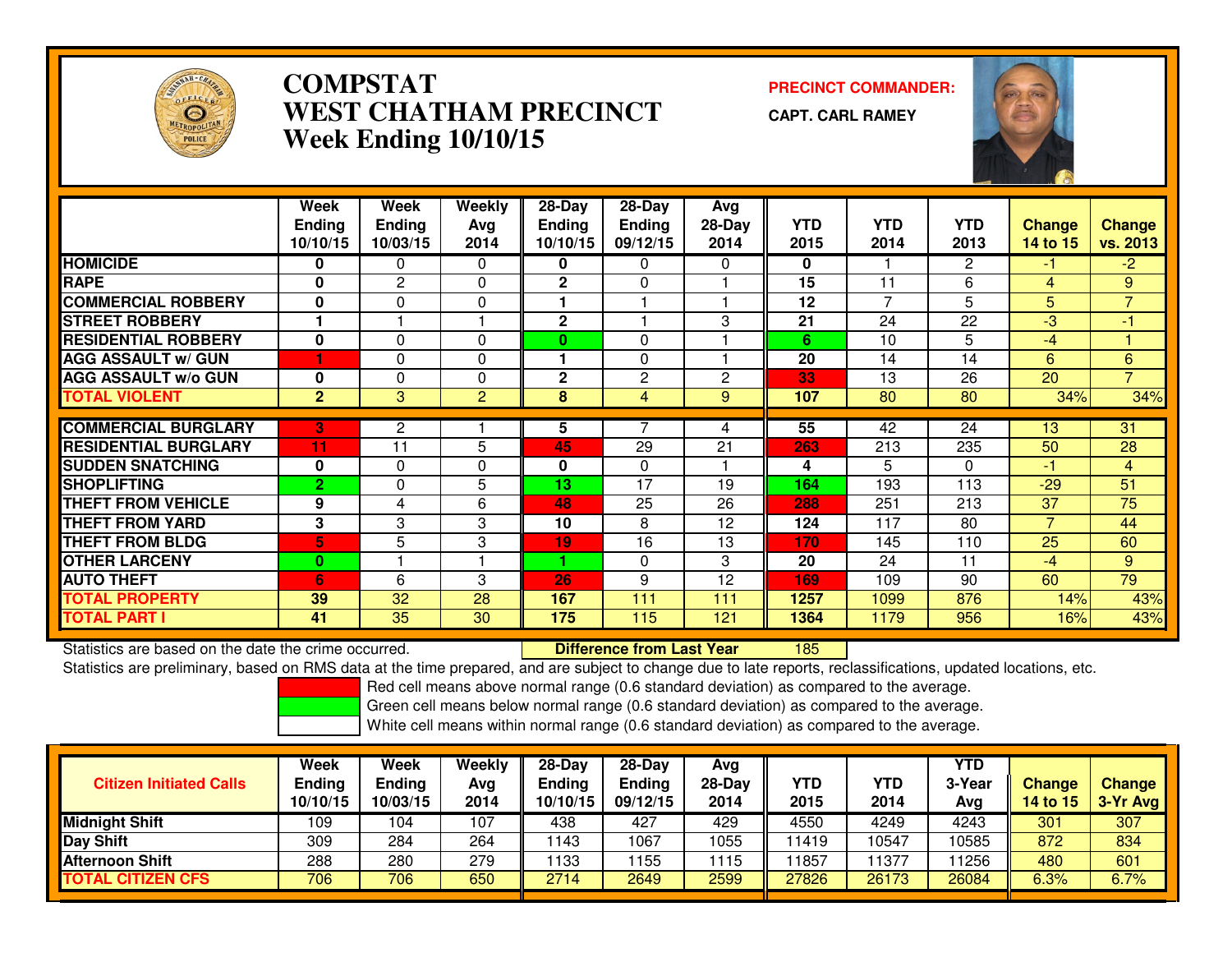

# **COMPSTAT PRECINCT COMMANDER: DOWNTOWN PRECINCTWeek Ending 10/10/15**

**CAPT. Ben Herron**



|                             | Week           | Week          | Weekly   | $28 - Day$     | $28 - Day$    | <b>Avg</b>   |      |                 |                 |               |               |
|-----------------------------|----------------|---------------|----------|----------------|---------------|--------------|------|-----------------|-----------------|---------------|---------------|
|                             | <b>Ending</b>  | <b>Ending</b> | Avg      | <b>Ending</b>  | <b>Ending</b> | $28-Day$     | YTD  | <b>YTD</b>      | <b>YTD</b>      | <b>Change</b> | <b>Change</b> |
|                             | 10/10/15       | 10/03/15      | 2014     | 10/10/15       | 09/12/15      | 2014         | 2015 | 2014            | 2013            | 14 to 15      | vs. 2013      |
| <b>HOMICIDE</b>             | $\bf{0}$       | 0             | $\Omega$ | 0              | 3             |              | 6    | 3               | 8               | 3             | $-2$          |
| <b>RAPE</b>                 | 0              |               | $\Omega$ | 3              |               |              | 12   | 11              | $\overline{ }$  |               | 5             |
| <b>COMMERCIAL ROBBERY</b>   | 0              | 0             | $\Omega$ | $\overline{2}$ | 2             |              | 9    | 6               | 9               | 3             | 0             |
| <b>STREET ROBBERY</b>       | 5.             | 2             | 2        | 13             | 9             |              | 90   | 63              | 79              | 27            | 11            |
| <b>RESIDENTIAL ROBBERY</b>  | $\mathbf 0$    | $\Omega$      | $\Omega$ | 0              | $\Omega$      | 0            | 6    |                 | $\overline{7}$  | 5             | -1            |
| <b>AGG ASSAULT w/ GUN</b>   | $\overline{2}$ | 5             |          | 9              | 6             | 3            | 43   | 28              | 31              | 15            | 12            |
| <b>AGG ASSAULT w/o GUN</b>  | $\overline{2}$ |               |          | 6              | 4             | 3            | 38   | 33              | 35              | 5.            | 3             |
| <b>TOTAL VIOLENT</b>        | 9              | 9             | 4        | 33             | 25            | 16           | 204  | 145             | 176             | 41%           | 16%           |
|                             |                |               |          |                |               |              |      |                 |                 |               |               |
| <b>COMMERCIAL BURGLARY</b>  | $\mathbf{2}$   | 0             |          | 5              |               | 3            | 24   | $\overline{32}$ | $\overline{27}$ | -8            | $-3$          |
| <b>RESIDENTIAL BURGLARY</b> | $\mathbf{2}$   | 3             | 3        | 7              | 16            | 11           | 112  | 96              | 129             | 16            | $-17$         |
| <b>SUDDEN SNATCHING</b>     | $\bf{0}$       |               |          | $\mathbf{2}$   | 3             | $\mathbf{2}$ | 30   | 24              | 29              | 6             |               |
| <b>SHOPLIFTING</b>          | 5              | 5             | 4        | 23             | 29            | 18           | 204  | 174             | 167             | 30            | 37            |
| <b>THEFT FROM VEHICLE</b>   | 9              | 6             | 9        | 31             | 33            | 36           | 314  | 412             | 286             | $-98$         | 28            |
| <b>THEFT FROM YARD</b>      | 4              | 9             | 5        | 22             | 21            | 21           | 178  | 211             | 191             | $-33$         | $-13$         |
| <b>THEFT FROM BLDG</b>      | 5              | 4             | 5        | 18             | 20            | 21           | 170  | 202             | 143             | $-32$         | 27            |
| <b>OTHER LARCENY</b>        | $\bf{0}$       |               |          |                |               | $\mathbf{2}$ | 16   | 19              | 35              | $-3$          | $-19$         |
| <b>AUTO THEFT</b>           | 3              |               | 3        | 14             | 17            | 11           | 159  | 116             | 95              | 43            | 64            |
| <b>TOTAL PROPERTY</b>       | 30             | 30            | 31       | 123            | 141           | 125          | 1207 | 1286            | 1102            | $-6%$         | 10%           |
| <b>TOTAL PART I</b>         | 39             | 39            | 35       | 156            | 166           | 141          | 1411 | 1431            | 1278            | $-1%$         | 10%           |

Statistics are based on the date the crime occurred. **Difference from Last Year**  -20Statistics are preliminary, based on RMS data at the time prepared, and are subject to change due to late reports, reclassifications, updated locations, etc.

Red cell means above normal range (0.6 standard deviation) as compared to the average.

Green cell means below normal range (0.6 standard deviation) as compared to the average.

| <b>Citizen Initiated Calls</b> | Week<br><b>Ending</b><br>10/10/15 | Week<br><b>Ending</b><br>10/03/15 | Weekly<br>Avg<br>2014 | $28-Dav$<br>Ending<br>10/10/15 | $28-Day$<br><b>Ending</b><br>09/12/15 | Avg<br>$28-Day$<br>2014 | YTD<br>2015 | <b>YTD</b><br>2014 | YTD<br>3-Year<br>Avg | <b>Change</b><br>14 to 15 | <b>Change</b><br>3-Yr Avg |
|--------------------------------|-----------------------------------|-----------------------------------|-----------------------|--------------------------------|---------------------------------------|-------------------------|-------------|--------------------|----------------------|---------------------------|---------------------------|
| <b>Midnight Shift</b>          | 139                               | 123                               | 114                   | 527                            | 47'                                   | 457                     | 4940        | 4671               | 4669                 | 269                       | 271                       |
| <b>Day Shift</b>               | 245                               | 246                               | 223                   | 940                            | 927                                   | 891                     | 9652        | 8976               | 9031                 | 676                       | 621                       |
| Afternoon Shift                | 276                               | 245                               | 244                   | 1052                           | 1016                                  | 976                     | 10413       | 0002               | 9900                 | 411                       | 513                       |
| <b>TOTAL CITIZEN CFS</b>       | 660                               | 614                               | 581                   | 2519                           | 2414                                  | 2324                    | 25005       | 23649              | 23600                | 5.7%                      | 6.0%                      |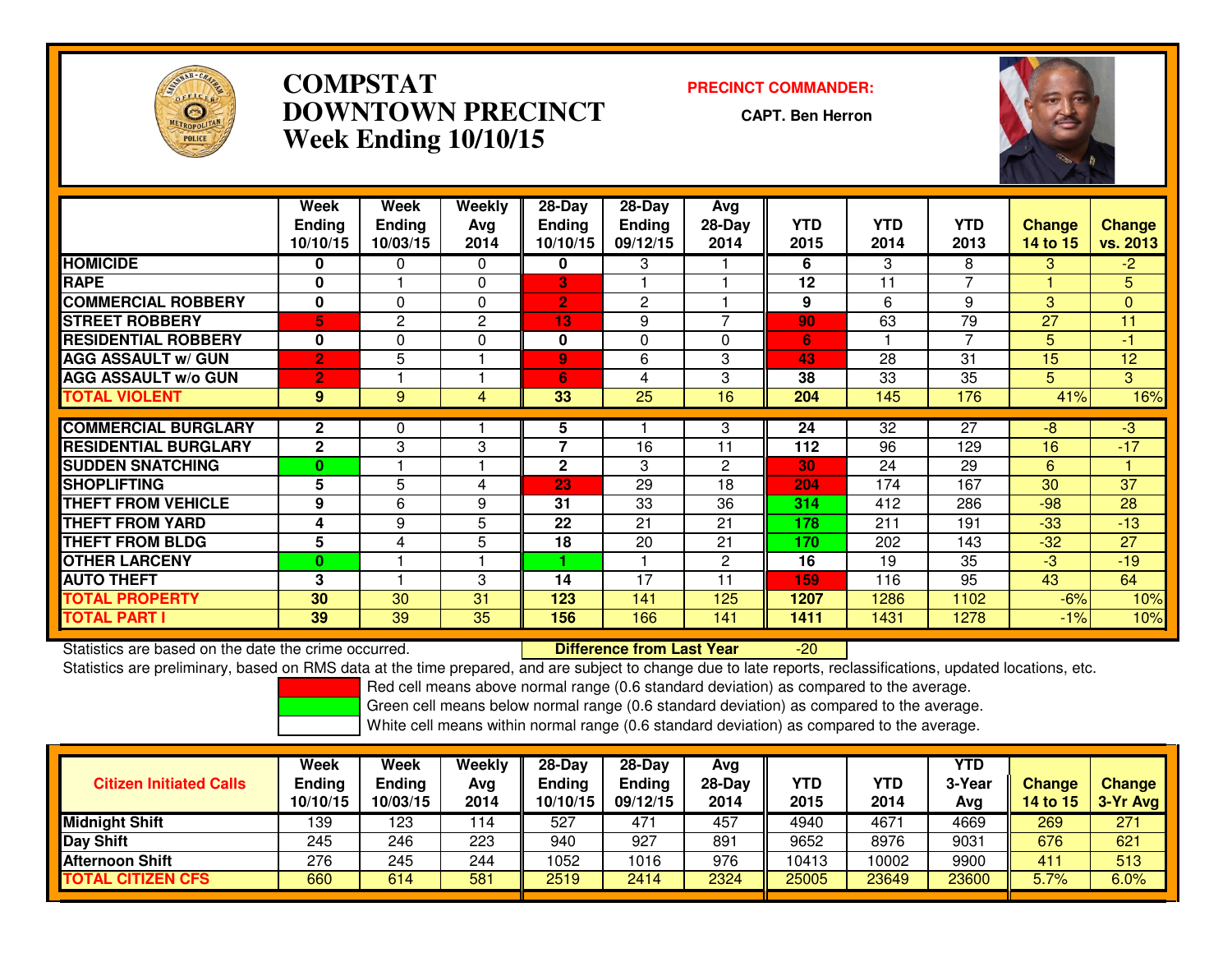

# **COMPSTATCENTRAL PRECINCT Week Ending 10/10/15**

**PRECINCT COMMANDER:**



|                             | Week          | Week           | Weekly         | 28-Day        | $28-Day$      | Avg      |            |            |      |                 |                 |
|-----------------------------|---------------|----------------|----------------|---------------|---------------|----------|------------|------------|------|-----------------|-----------------|
|                             | <b>Ending</b> | <b>Ending</b>  | Ava            | <b>Ending</b> | <b>Ending</b> | $28-Day$ | <b>YTD</b> | <b>YTD</b> | YTD  | Change          | <b>Change</b>   |
|                             | 10/10/15      | 10/03/15       | 2014           | 10/10/15      | 09/12/15      | 2014     | 2015       | 2014       | 2013 | <b>14 to 15</b> | <b>vs. 2013</b> |
| <b>HOMICIDE</b>             | 2             | 0              | $\Omega$       | $\mathbf{2}$  | 0             |          | 12         | 11         | 7    |                 | 5               |
| <b>RAPE</b>                 | 0             | 0              | $\Omega$       |               |               |          | 8          | 10         | 5    | $-2$            | 3               |
| <b>COMMERCIAL ROBBERY</b>   |               |                | $\Omega$       | 3             | 0             |          | 10         | 12         | 11   | $-2$            | -1              |
| <b>STREET ROBBERY</b>       | 4             | 3              | 2              | 11            | 6             | 8        | 72         | 82         | 53   | $-10$           | 19              |
| <b>RESIDENTIAL ROBBERY</b>  | 0             |                | $\mathbf{0}$   | 1             | 0             | 0        | 7          | 3          | 5    | 4               | $\overline{2}$  |
| <b>AGG ASSAULT W/ GUN</b>   |               | 4              | $\overline{2}$ | 9             | 16            | 6        | 84         | 62         | 43   | 22              | 41              |
| <b>AGG ASSAULT w/o GUN</b>  |               | $\overline{c}$ |                | 4             | 6             | 3        | 45         | 34         | 45   | 11              | $\overline{0}$  |
| <b>TOTAL VIOLENT</b>        | 9             | 11             | 5              | 31            | 29            | 21       | 238        | 214        | 169  | 11%             | 41%             |
|                             |               |                |                |               |               |          |            |            |      |                 |                 |
| <b>COMMERCIAL BURGLARY</b>  | 0             |                |                | 4             | 2             | 4        | 54         | 34         | 74   | 20              | $-20$           |
| <b>RESIDENTIAL BURGLARY</b> | 3             | 4              | 9              | 21            | 31            | 34       | 331        | 352        | 350  | $-21$           | $-19$           |
| <b>SUDDEN SNATCHING</b>     |               | 0              | $\mathbf{0}$   | 2             | 2             |          | 11         | 13         | 10   | $-2$            |                 |
| <b>ISHOPLIFTING</b>         |               | 9              | $\overline{2}$ | 15            | 4             | 8        | 75         | 74         | 75   |                 | $\Omega$        |
| <b>THEFT FROM VEHICLE</b>   | 8             | 11             | 9              | 38            | 43            | 36       | 475        | 370        | 368  | 105             | 107             |
| <b>THEFT FROM YARD</b>      | 6             | $\mathbf{2}$   | 5              | 19            | 13            | 20       | 155        | 201        | 175  | $-46$           | $-20$           |
| <b>THEFT FROM BLDG</b>      | $\bf{0}$      | 3              | 4              | 9.            | 17            | 18       | 175        | 183        | 157  | $-8$            | 18              |
| <b>OTHER LARCENY</b>        |               | $\mathbf{2}$   |                | 4             | 3             | 2        | 29         | 15         | 26   | 14              | 3               |
| <b>AUTO THEFT</b>           | 5             | 3              | 4              | 11            | 23            | 17       | 221        | 178        | 179  | 43              | 42              |
| <b>TOTAL PROPERTY</b>       | 25            | 35             | 35             | 123           | 138           | 141      | 1526       | 1420       | 1414 | 7%              | 8%              |
| <b>TOTAL PART I</b>         | 34            | 46             | 40             | 154           | 167           | 162      | 1764       | 1634       | 1583 | 8%              | 11%             |

Statistics are based on the date the crime occurred. **Difference from Last Year** 

Statistics are based on the date the crime occurred. **Exerce the Lub of Lifterence from Last Year Net alter and S**<br>Statistics are preliminary, based on RMS data at the time prepared, and are subject to change due to late r

Red cell means above normal range (0.6 standard deviation) as compared to the average.

Green cell means below normal range (0.6 standard deviation) as compared to the average.

| <b>Citizen Initiated Calls</b> | Week<br><b>Ending</b><br>10/10/15 | Week<br>Ending<br>10/03/15 | Weekly<br>Avg<br>2014 | 28-Day<br><b>Ending</b><br>10/10/15 | $28-Dav$<br><b>Ending</b><br>09/12/15 | Ava<br>$28-Day$<br>2014 | <b>YTD</b><br>2015 | YTD<br>2014 | YTD<br>3-Year<br>Avg | <b>Change</b><br>14 to $15$ | <b>Change</b><br>3-Yr Avg |
|--------------------------------|-----------------------------------|----------------------------|-----------------------|-------------------------------------|---------------------------------------|-------------------------|--------------------|-------------|----------------------|-----------------------------|---------------------------|
| Midnight Shift                 | 133                               | 126                        | 116                   | 504                                 | 497                                   | 463                     | 5150               | 4693        | 4721                 | 457                         | 429                       |
| Day Shift                      | 275                               | 283                        | 268                   | 1087                                | 128                                   | 1074                    | 11104              | 10878       | 10375                | 226                         | 729                       |
| Afternoon Shift                | 291                               | 310                        | 274                   | 1215                                | 151                                   | 1098                    | 11969              | 1133        | 11296                | 836                         | 673                       |
| <b>TOTAL CITIZEN CFS</b>       | 699                               | 719                        | 659                   | 2806                                | 2776                                  | 2635                    | 28223              | 26704       | 26392                | 5.7%                        | 6.9%                      |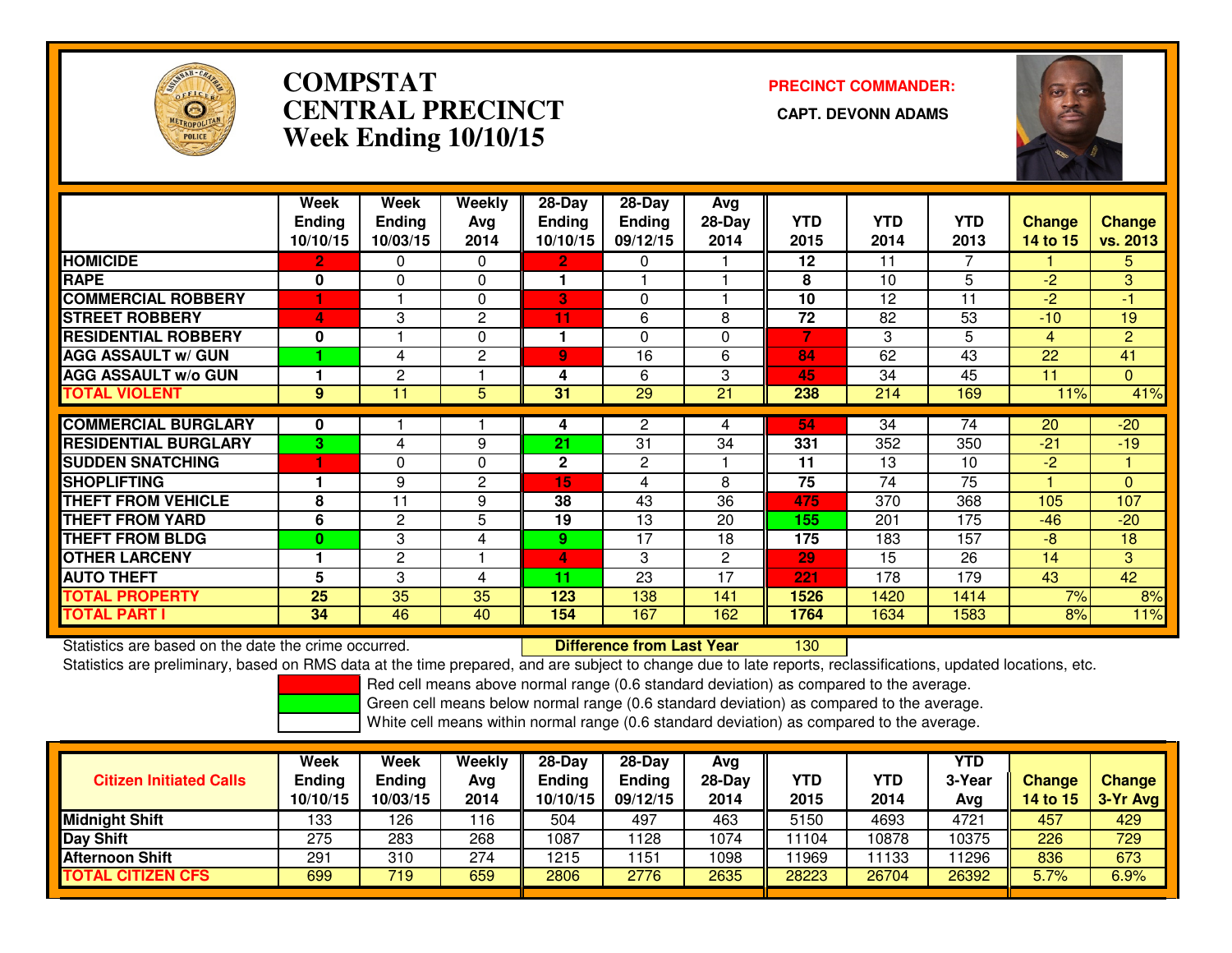

### **COMPSTAT PRECINCT COMMANDER: SOUTHSIDE PRECINCT CAPT. TERRY SHOOPWeek Ending 10/10/15**



|                             | Week<br><b>Ending</b><br>10/10/15 | Week<br><b>Ending</b><br>10/03/15 | Weekly<br>Avg<br>2014 | $28-Day$<br><b>Ending</b><br>10/10/15 | $28-Day$<br><b>Ending</b><br>09/12/15 | Avg<br>$28-Day$<br>2014 | <b>YTD</b><br>2015 | <b>YTD</b><br>2014       | <b>YTD</b><br>2013 | <b>Change</b><br>14 to 15 | <b>Change</b><br>vs. 2013 |
|-----------------------------|-----------------------------------|-----------------------------------|-----------------------|---------------------------------------|---------------------------------------|-------------------------|--------------------|--------------------------|--------------------|---------------------------|---------------------------|
| <b>HOMICIDE</b>             |                                   |                                   | 0                     | 2.                                    | 0                                     | 0                       | 4                  | $\overline{2}$           | 3                  | $\overline{2}$            |                           |
| <b>RAPE</b>                 | $\bf{0}$                          | $\Omega$                          | 0                     | 0                                     | 0                                     |                         | 6                  | $\overline{\phantom{a}}$ | 6                  | -1                        | $\Omega$                  |
| <b>COMMERCIAL ROBBERY</b>   | $\overline{2}$                    |                                   |                       | 3                                     | $\Omega$                              | 3                       | 10                 | 17                       | 16                 | $-7$                      | $-6$                      |
| <b>ISTREET ROBBERY</b>      | 0                                 |                                   |                       | $\mathbf 2$                           | 6                                     | 4                       | 35                 | 46                       | 23                 | $-11$                     | 12                        |
| <b>RESIDENTIAL ROBBERY</b>  | $\mathbf 0$                       | $\Omega$                          | $\Omega$              | $\overline{2}$                        | 0                                     |                         | 12                 | 9                        | $\overline{ }$     | 3                         | 5                         |
| <b>AGG ASSAULT w/ GUN</b>   | $\mathbf 0$                       | $\Omega$                          | $\Omega$              | 6                                     | $\overline{2}$                        |                         | 25                 | 10                       | 12                 | 15                        | 13                        |
| <b>AGG ASSAULT w/o GUN</b>  | 3                                 |                                   | $\Omega$              | 6                                     |                                       | 2                       | 25                 | 16                       | 23                 | 9                         | $\overline{2}$            |
| <b>TOTAL VIOLENT</b>        | 6                                 | 4                                 | 3                     | 21                                    | 9                                     | 11                      | 117                | 107                      | 90                 | 9%                        | 30%                       |
| <b>COMMERCIAL BURGLARY</b>  |                                   | $\overline{2}$                    |                       | 9                                     | 4                                     | 3                       | 45                 | 29                       | 46                 | 16                        | 41                        |
| <b>RESIDENTIAL BURGLARY</b> | 3                                 | $\mathbf{2}$                      | 5                     | 13                                    | 32                                    | 18                      | 247                | 180                      | 314                | 67                        | $-67$                     |
| <b>SUDDEN SNATCHING</b>     | $\bf{0}$                          | $\Omega$                          | $\Omega$              | 1                                     | $\Omega$                              |                         | 12                 | 10                       | 8                  | $\overline{2}$            | 4                         |
| <b>SHOPLIFTING</b>          | 14                                | $\overline{21}$                   | 13                    | 75                                    | 52                                    | 51                      | 565                | 520                      | 565                | 45                        | $\Omega$                  |
| <b>THEFT FROM VEHICLE</b>   | $\overline{2}$                    | 3                                 | 7                     | 26                                    | 40                                    | 27                      | 326                | 291                      | 285                | 35                        | 41                        |
| <b>THEFT FROM YARD</b>      | $\bf{0}$                          | 2                                 | 2                     | 3                                     | 8                                     | 9                       | 93                 | 95                       | 86                 | $-2$                      | $\overline{7}$            |
| <b>THEFT FROM BLDG</b>      | $\overline{2}$                    | 8                                 | 4                     | 22                                    | 22                                    | 17                      | 202                | 173                      | 201                | 29                        |                           |
| <b>OTHER LARCENY</b>        | 0                                 |                                   |                       | 1                                     | 2                                     | $\overline{c}$          | 18                 | $\overline{25}$          | 34                 | $-7$                      | $-16$                     |
| <b>AUTO THEFT</b>           | 4                                 | $\overline{2}$                    | 2                     | 18                                    | 22                                    | 8                       | 162                | 74                       | 94                 | 88                        | 68                        |
| <b>TOTAL PROPERTY</b>       | 26                                | 41                                | 34                    | 168                                   | 182                                   | 136                     | 1670               | 1397                     | 1633               | 20%                       | 2%                        |
| <b>TOTAL PART I</b>         | 32 <sub>2</sub>                   | 45                                | 37                    | 189                                   | 191                                   | 148                     | 1787               | 1504                     | 1723               | 19%                       | 4%                        |

Statistics are based on the date the crime occurred. **Difference from Last Year** 

<sup>283</sup>

Statistics are preliminary, based on RMS data at the time prepared, and are subject to change due to late reports, reclassifications, updated locations, etc.

Red cell means above normal range (0.6 standard deviation) as compared to the average.

Green cell means below normal range (0.6 standard deviation) as compared to the average.

| <b>Citizen Initiated Calls</b> | <b>Week</b><br><b>Ending</b><br>10/10/15 | <b>Week</b><br><b>Ending</b><br>10/03/15 | Weekly<br>Avg<br>2014 | $28-Dav$<br><b>Ending</b><br>10/10/15 | $28-Dav$<br><b>Ending</b><br>09/12/15 | Ava<br>28-Dav<br>2014 | YTD<br>2015 | YTD<br>2014 | YTD<br>3-Year<br>Ava | <b>Change</b><br><b>14 to 15</b> | <b>Change</b><br>3-Yr Avg |
|--------------------------------|------------------------------------------|------------------------------------------|-----------------------|---------------------------------------|---------------------------------------|-----------------------|-------------|-------------|----------------------|----------------------------------|---------------------------|
| <b>Midnight Shift</b>          | 89                                       | 90                                       | 91                    | 360                                   | 414                                   | 363                   | 4070        | 3677        | 3726                 | 393                              | 344                       |
| <b>Day Shift</b>               | 254                                      | 253                                      | 259                   | 1052                                  | 106                                   | 1038                  | 11155       | 10510       | 10375                | 645                              | 780                       |
| <b>Afternoon Shift</b>         | 281                                      | 258                                      | 259                   | 1066                                  | l 123                                 | 1034                  | 10937       | 10428       | 10371                | 509                              | 566                       |
| <b>TOTAL CITIZEN CFS</b>       | 624                                      | 601                                      | 609                   | 2478                                  | 2643                                  | 2435                  | 26162       | 24615       | 24471                | 6.3%                             | 6.9%                      |